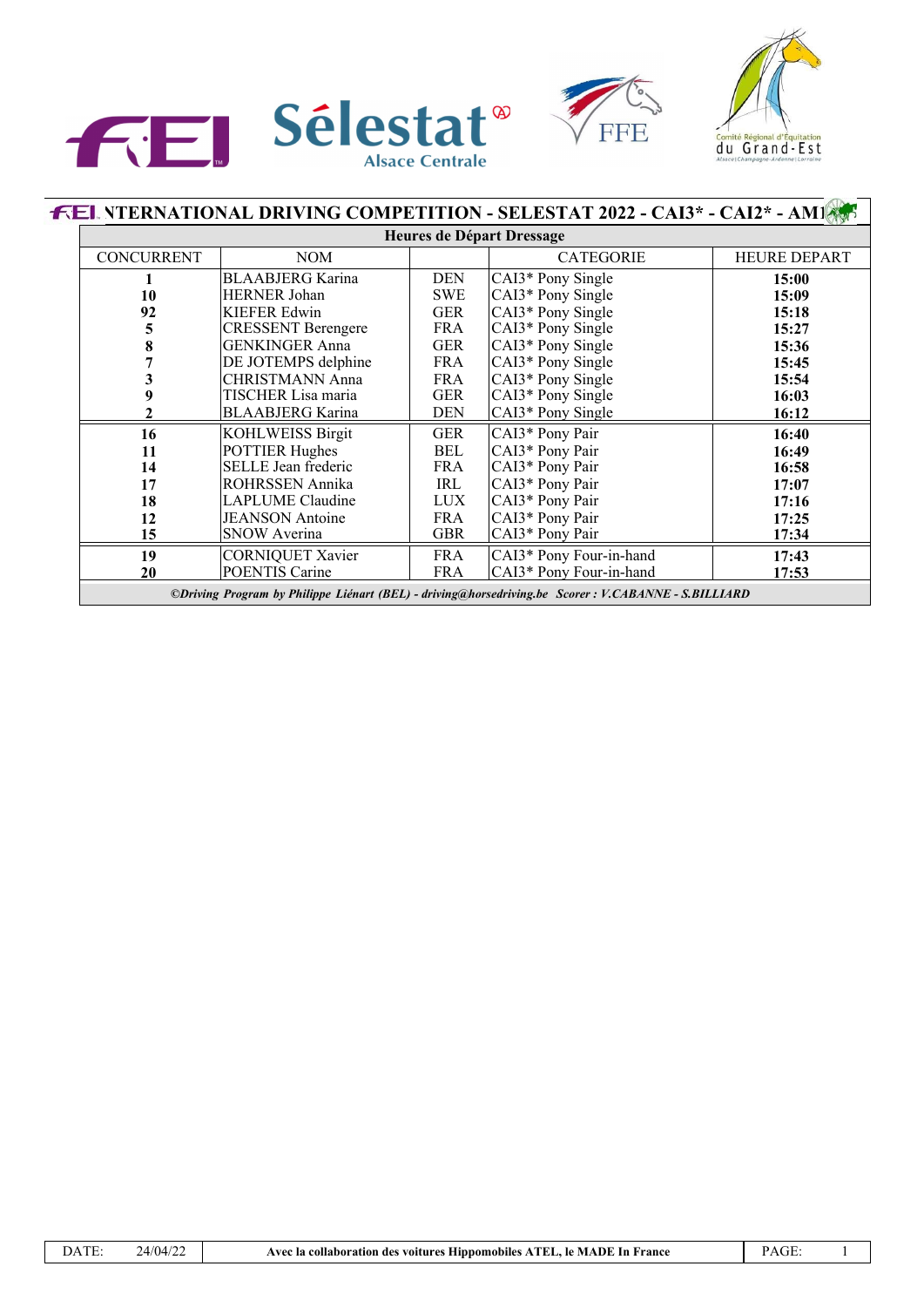





|            | <b>FEL NTERNATIONAL DRIVING COMPETITION - SELESTAT 2022 - CAI3* - CAI2* - AMI</b> |            | Heures de Départ Dressage     |                     |
|------------|-----------------------------------------------------------------------------------|------------|-------------------------------|---------------------|
|            |                                                                                   |            |                               |                     |
| CONCURRENT | <b>NOM</b>                                                                        |            | <b>CATEGORIE</b>              | <b>HEURE DEPART</b> |
| 68         | <b>SCHUBERT Ciara</b>                                                             | <b>GER</b> | Under 25 Drivers Horse Single | 08:00               |
| 69         | <b>UNZEITIG</b> Anne                                                              | <b>GER</b> | Under 25 Drivers Horse Single | 08:09               |
| 88         | <b>ASSAILLY Celia</b>                                                             | <b>FRA</b> | Under 25 Drivers Horse Single | 08:18               |
| 66         | <b>RISCH Valentin</b>                                                             | <b>FRA</b> | Under 25 Drivers Horse Single | 08:27               |
| 91         | HERTKORN-KIEFER Katrin                                                            | <b>GER</b> | CAI2* Pony Single             | 08:40               |
| 55         | <b>SCOTT Lucy</b>                                                                 | <b>GBR</b> | CAI2* Pony Single             | 08:49               |
| 87         | SCHLEICHER Kai Maria                                                              | <b>GER</b> | CAI2* Pony Single             | 08:58               |
| 59         | <b>VERNAY Benoit</b>                                                              | <b>FRA</b> | CAI2* Horse Single            | 09:07               |
| 58         | OLIVE Jean michel                                                                 | <b>FRA</b> | CAI2* Horse Single            | 09:16               |
| 56         | <b>TOUBLANC</b> Mathieu                                                           | <b>FRA</b> | CAI2* Pony Pair               | 09:29               |
| 57         | LENORMAND Eric                                                                    | <b>FRA</b> | CAI2* Pony Four-in-hand       | 09:38               |
| 50         | <b>DELMAS</b> Diane                                                               | <b>FRA</b> | CAI3* Horse Pair              | 10:06               |
| 49         | BÖSCH Stefan                                                                      | <b>AUT</b> | CAI3* Horse Pair              | 10:15               |
| 51         | <b>KENCK Patricia</b>                                                             | <b>FRA</b> | CAI3* Horse Pair              | 10:24               |
| 53         | <b>MALGET Claude</b>                                                              | <b>LUX</b> | CAI3* Horse Pair              | 10:33               |
| 52         | <b>VOGEL Francois</b>                                                             | <b>FRA</b> | CAI3* Horse Pair              | 10:42               |
| 67         | <b>SCHUBERT Ciara</b>                                                             | <b>GER</b> | Under 25 Drivers Horse Single | 10:55               |
| 54         | <b>BUCK Robert</b>                                                                | <b>GBR</b> | CAI2* Pony Single             | 11:08               |
| 21         | <b>BÖSCH</b> Alexander                                                            | <b>AUT</b> | CAI3* Horse Single            | 11:36               |
| 26         | PHILIPPOT Laure                                                                   | <b>BEL</b> | CAI3* Horse Single            | 11:45               |
| 36         | <b>LEFORT Claire</b>                                                              | <b>FRA</b> | CAI3* Horse Single            | 11:54               |
| 28         | <b>RENIER Sylvie</b>                                                              | <b>BEL</b> | CAI3* Horse Single            | 14:00               |
| 37         | <b>MEYSON</b> Stephane                                                            | <b>FRA</b> | CAI3* Horse Single            | 14:09               |
| 38         | OLIVE Jean michel                                                                 | <b>FRA</b> | CAI3* Horse Single            | 14:18               |
| 33         | <b>DESCHAMPS Clement</b>                                                          | <b>FRA</b> | CAI3* Horse Single            | 14:27               |
| 23         | <b>CLAEYS</b> Pieter                                                              | <b>BEL</b> | CAI3* Horse Single            | 14:36               |
| 45         | <b>SCHILTZ Franz</b>                                                              | <b>LUX</b> | CAI3* Horse Single            | 14:45               |
| 47         | THIBAUT-MCCAW Maureen                                                             | <b>LUX</b> | CAI3* Horse Single            | 14:54               |
| 34         | <b>GARCIA</b> Didier                                                              | <b>FRA</b> | CAI3* Horse Single            | 15:22               |
| 25         | MEUWIS Jonathan                                                                   | <b>BEL</b> | CAI3* Horse Single            | 15:31               |
| 44         | <b>UNZEITIG</b> Anne                                                              | <b>GER</b> | CAI3* Horse Single            | 15:40               |
| 86         | GÄNSHIRT Fabian                                                                   | <b>GER</b> | CAI3* Horse Single            | 15:49               |
| 32         | <b>AILLAUD</b> Magalie                                                            | <b>FRA</b> | CAI3* Horse Single            | 15:58               |
| 39         | <b>VERNAY Benoit</b>                                                              | <b>FRA</b> | CAI3* Horse Single            | 16:07               |
| 46         | <b>SCHILTZ Marie</b>                                                              | <b>LUX</b> | CAI3* Horse Single            | 16:16               |
| 31         | HOUTAPPELS-BRUDER K                                                               | CAN        | CAI3* Horse Single            | 16:44               |
| 24         | LEJEUNE Etienne                                                                   | <b>BEL</b> | CAI3* Horse Single            | 16:53               |
| 41         | MCGILL Lucy                                                                       | <b>GBR</b> | CAI3* Horse Single            | 17:02               |
| 22         | <b>BÖSCH Alexander</b>                                                            | AUT        | CAI3* Horse Single            | 17:11               |
| 27         | PHILIPPOT Laure                                                                   | BEL        | CAI3* Horse Single            | 17:20               |
| 35         | <b>LEFORT</b> Claire                                                              | <b>FRA</b> | CAI3* Horse Single            | 17:29               |